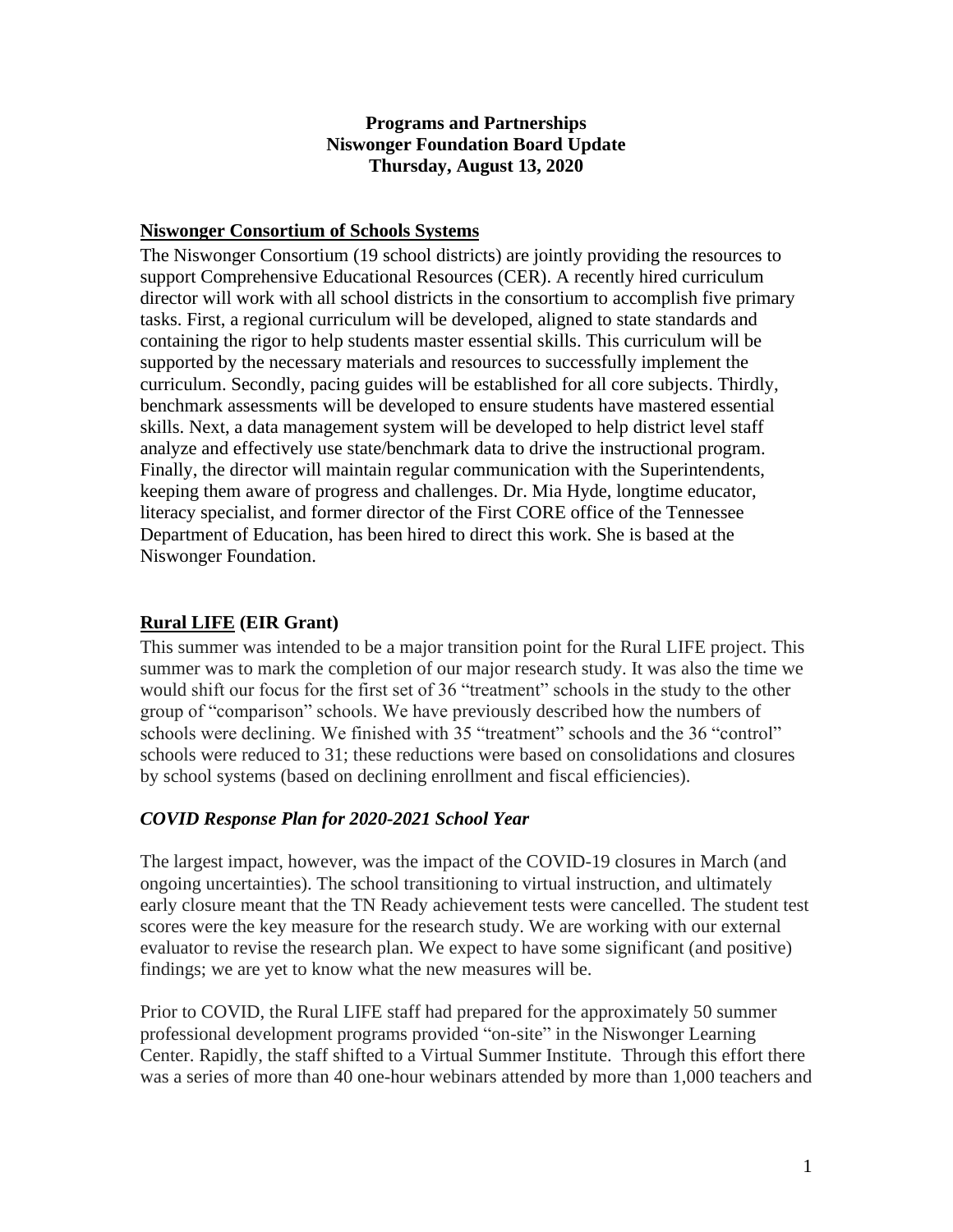administrators. The webinars were led primarily by our coaches, with some key collaboration from other experts.

Another significant (COVID-related) adjustment is that we are consciously "backing off" from the new schools, the ones we were "onboarding" this summer and fall. By design, there would have been some "required" professional development, with some protocols and paperwork serving as prerequisites for the program. However, because the schools are overwhelmed with uncertainty and change, we are acting more as a supportive resource. We are serving to provide several voluntary supports.

We will be starting the school year with a reduction of "in-school" coaching. We will be volunteering to coach teachers involved in remote learning. We will be supporting the implementation of the new English/Language Arts (ELA) curriculum; all schools have a new ELA curriculum this fall. We will be implementing a series of short Professional-Development sessions. The sessions, a series of 30-minute webinars called the NF Remote Learning Series, will be modeled after a successful offering this summer.

#### **Developing Academic Coaches (EIR Grant Partnership with New Teacher Center)**

The partnership between the Niswonger Foundation and the New Teacher Center continues to progress with the goal of developing academic coaches within schools and districts. We have 68 schools who have elected to participate in this grant. Thirty-four of those are in the treatment group for this year and will receive direct support. Those schools represent elementary, middle, and high schools.

We have 61 participating individuals from those 34 schools/districts. Most participants are current classroom teachers who will be receiving training and experiences to foster their development as an academic coach for their teaching peers. Some participants are currently in an academic coaching role at their school and/or district. Those individuals will receive support which will promote the growth of their coaching skills in their current position. Participants may do coaching in the areas of English/Language Arts, Mathematics, or Science. The focus of this grant will involve working with teachers in the span of grades 4-9.

Dr. Richard Bales, former director of Johnson City Schools and, more recently, Niswonger Foundation employee for the Rural LIFE grant, is directing this work. Two lead coaches are employed through the grant. Those lead coaches are the most critical piece in making sure the participants' experiences are of the highest quality. The two lead coaches are Allison Seeley and Alise Wilson. Allison Seeley has academic coaching experience in addition to her classroom experience in English Language Arts at the middle and high school levels. Her most recent coaching experience was through the Rural LIFE grant. Alise Wilson has academic coaching experience in addition to her classroom teaching experiences at the elementary and middle grades in the area of Mathematics. Both lead coaches have tremendous experiences in working with children and adult learners. They also both have rich content knowledge, which will serve the students, teachers, and academic coaches well.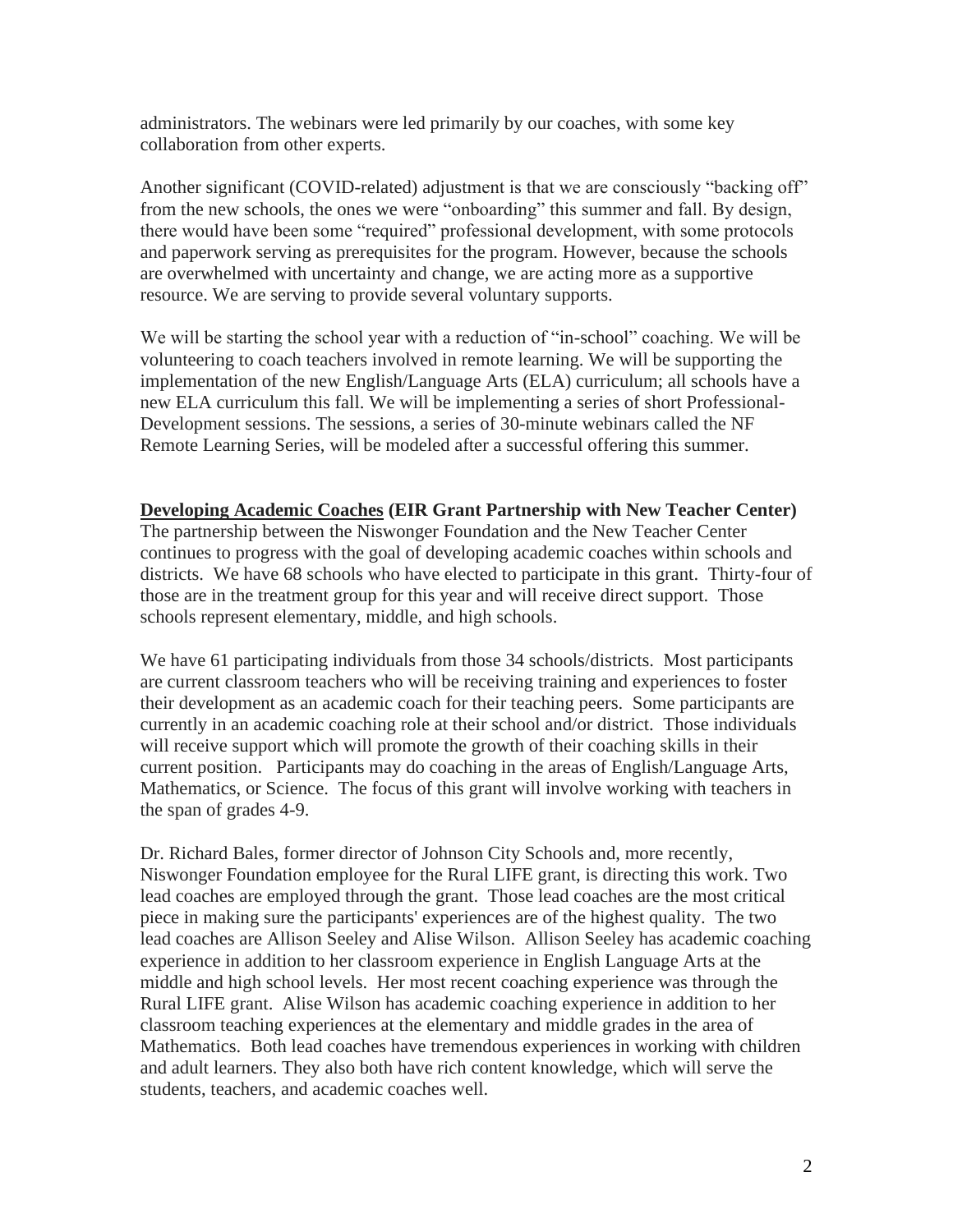#### *COVID Response Plan for 2020-2021 School Year*

The Developing Academic Coaches grant has embraced a flexible implementation philosophy regarding working with the participants. The planning meetings between the project director and the lead coaches have been, and will continue to be, held virtually. Careful monitoring of participating schools continues to occur as opening decisions are made by the various school districts. In July, the 34 principals involved this year received a virtual two-day training on the goals and implementation strategies that will be used in the coming year. Also, in July, 60+ teachers/academic coaches attended a fourday virtual training. A fifth day is to be scheduled after all schools begin their year. With the goal of supporting participants as they implement coaching strategies with their peers, the lead coaches will work with individuals on how best to implement effective practices. We are prepared to work with each individual school through virtual coaching or in-person strategies. Our plan is to be responsive to schools in a way that adheres to the CDC guidelines adopted by each school. As of now, it appears most of our work will be through a virtual format in addition to the normal electronic forms of communication. Sharing resources for working through a virtual format will be of highest priority as districts move to a remote or virtual format. Both lead coaches have experience in working with online platforms such as Google Classroom and the Learning Management System (Canvas).

#### **Niswonger Online**

- Summer  $2020$  online instruction closed on July  $24<sup>th</sup>$ . As an indication of the direct results of COVID, in Summer 2019, 585 students were enrolled in Niswonger Online. For Summer 2020, 256 students were enrolled. With early school closure, students did not have access to the high school counselors who would have normally assisted with enrollment. With potential budgetary losses, school system officials were less likely to support the cost of the courses.
- Florida Virtual (FLVS) is ending all perpetual contracts with partners. This means that using their online courses with our teachers and having them updated by FLVS each year will end in May 2021. We will take the FLVS courses that we have and use them as a model to create our own online courses, therefore, ending our reliance on a third party for assistance. During this 2020/21 school year, our staff will work with our online teachers to create 26 courses.
- Sevier County will begin enrolling students in our courses this fall. They will be offering students at all their high schools the opportunity to take Latin.
- NiswongerOnline.com is continuously being updated with semester dates and information, our course catalog, and program partnerships.
- Dual enrollment partnerships are being fostered and recent online meetings have been held with ETSU and Tusculum University. Our website reflects DE information for ETSU, Tusculum University, WSCC, and NESCC. I have also been sending out information to all school contacts and students/guardians about extended dates to apply, and other information.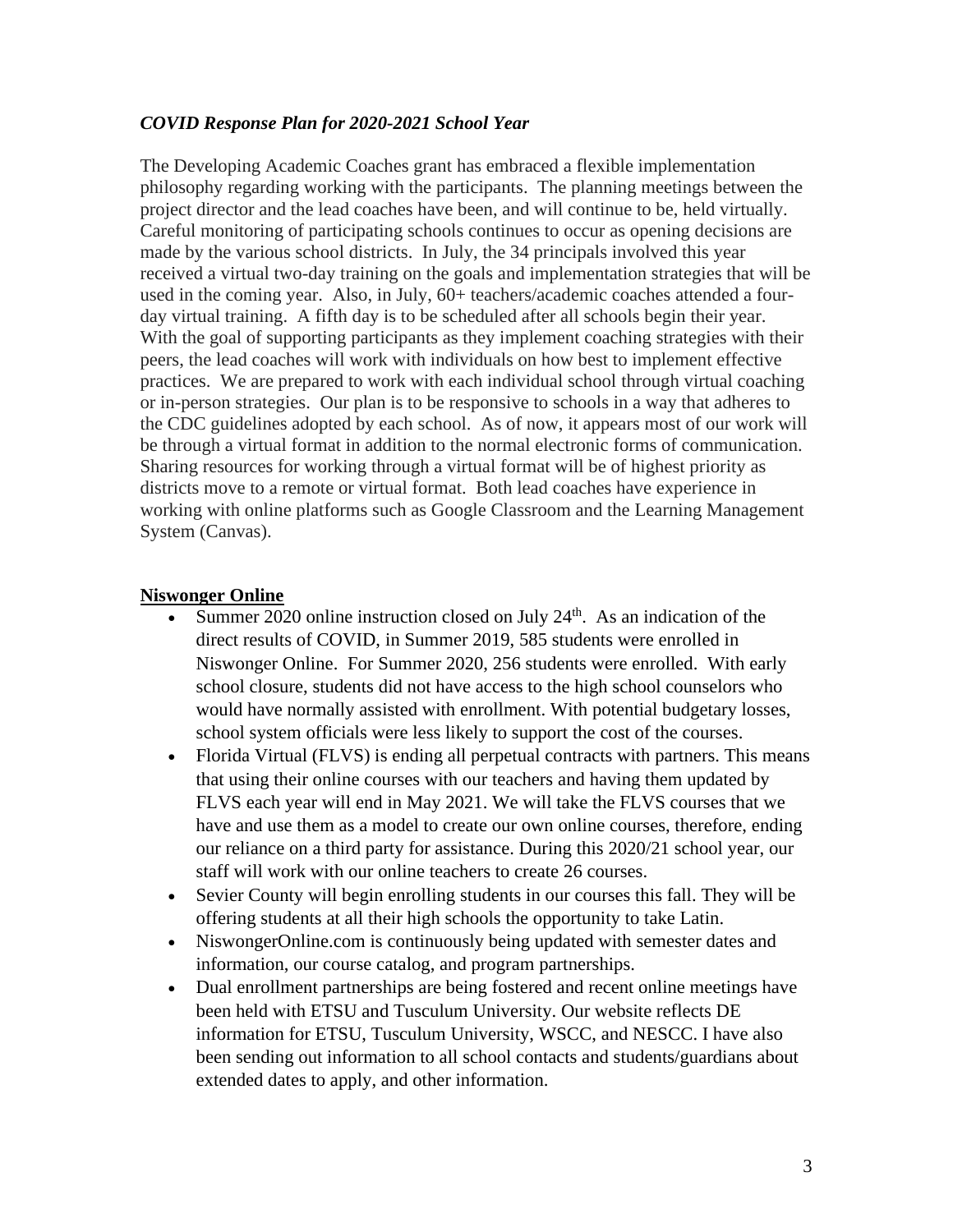- Affiliate school systems are still showing strong enrollment, even though most are paying in full, with all CARE Foundation funds being used.
- This fall we will be offering two new courses, American Sign Language and Fundamentals of Education. These bring us two new teachers, Erica Phillips (ASL, Washington County Schools, VA Deaf and Hard of Hearing teacher) and Kimber McIntyre (Fundamentals of Ed, Greeneville High School).
- Niswonger Online Course Catalog Expansion **-** This year we will offer additional Math (Algebra I and II) and Science (Chemistry) courses in a fully online setting. Algebra I will be ready this fall, Algebra II and Chemistry will be available in the Spring.

# *COVID Response Plan for 2020-2021 School Year*

Niswonger K-12 Initiative **–** We are researching a possible K-12 expansion with the current focus on adding the middle grades, 6-8. This expansion could be used by systems throughout the state to give an online option that can bring home-school students back to public schools. This need has been highlighted due to COVID-19 but is one that will benefit students and school systems long after this crisis passes.

Registration for Fall 2020 is underway. Due to concerns and variations in school opening schedules, we will be lenient on allowing new enrollments through September.

# **NiswongerCARE College and Career Advising**

# *Staffing Updates*

- Three full-time advisors have been hired to fill vacancies for 2020-21.
	- Alyssa Gibson, will serve Dobyns-Bennett High School, D-B Excel, and Volunteer High School.
	- Faith Dulling, will serve Cherokee High School, Cosby High School, and Morristown West High School.
	- Heidi Armstrong, will serve Greeneville High School, North Greene High School, and South Greene High School.
- Two part-time advisors were hired through our higher education partnerships.
	- Bailey Hansel, will serve Cocke County High School.
	- Jarad Turpen, will serve Chuckey-Doak High School.

# *Delivery of Service Plans*

- All 30 schools have been contacted to determine fall reopening protocols.
- Advisors will begin serving students as schools reopen by providing in person and/or virtual services as determined by each districts' plan.

# *Summer Training/Professional Learning*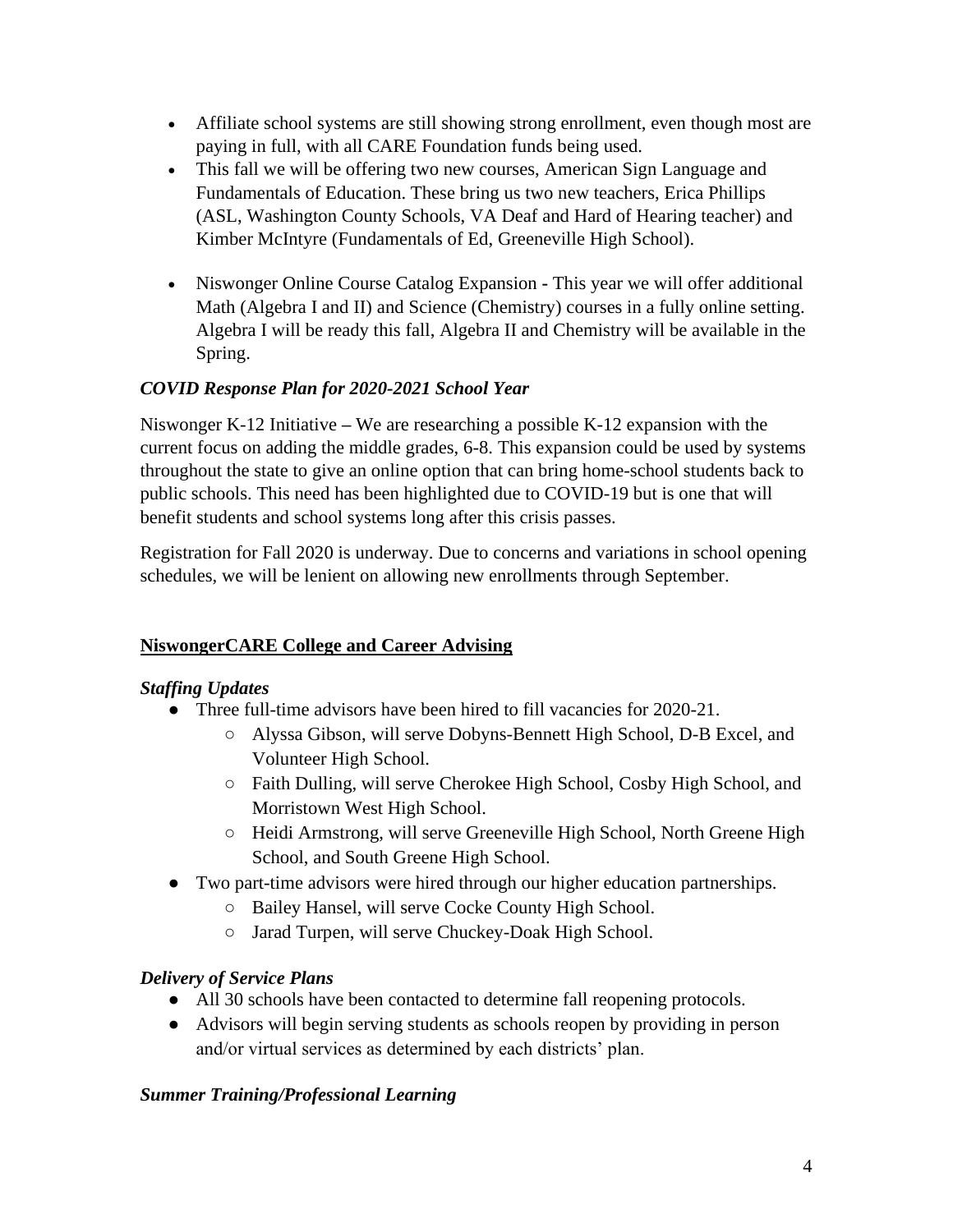- Advisors completed 18 days of formal virtual and in person trainings
- Advisors completed an online professional learning course developed by the Niswonger*CARE* Leadership Team that included information, assignments, book studies, and interactive discussion boards
- New Advisors completed 16 units of online training to earn the National College Attainment Network's "Certified Advisor Badge"
- All Advisors completed specialized training and practice sessions for engaging and assisting students in the virtual environment
- Preparing to provide virtual services through phone, email, text, and video conferencing

## *Summer Melt Initiative*

Advisors are actively serving recent high school graduates in Big\*Bright\*Future (B\*B\*F) as they prepare to start their journey into post-secondary education this fall. The program's mission is to help mitigate "Summer Melt" which can be best described as the phenomena in which students who graduate high school, are admitted to and plan to attend a post-secondary institution, never enroll.

- Advisors communicate with students through *Remind*, which is a two-way text messaging platform. Students receive weekly, personalized text messages based on their college choice that will continue until September. Students can ask questions anytime, and can request virtual meetings with their Advisor.
- Advisors also track and monitor progress of students, meeting them where they are and encouraging them through the final steps to enrollment, while informing them of post-secondary updates, changes, and deadlines.
- In 2019,  $B^*B^*F$  had a matriculation rate of 74%, meaning that of the 445 students that participated, 329 enrolled and attended a post-secondary institution.
- 481 students are currently enrolled in B\*B\*F, an 8% increase in students from the prior year, despite early school closures due to COVID-19.
- Advisors have sent 3,684 messages to current  $B*B*F$  students since April 1st, with a high response rate.
- Advisors are currently providing assistance, deadline reminders, and COVID-19 updates for 38 different colleges.

| A. 2019-2020 Student Contacts - Pre-COVID Closures                |                      |  |  |
|-------------------------------------------------------------------|----------------------|--|--|
| <b>One on One Student Meetings</b>                                | <b>Number Served</b> |  |  |
| College Search/Applications                                       | 2,427                |  |  |
| Financial Aid - FAFSA, TN Promise, Scholarships                   | 6.284                |  |  |
| <b>ACT &amp; SAT/Dual Enrollment - Test Prep and registration</b> | 580                  |  |  |
| <b>Total Group Presentations</b>                                  |                      |  |  |

# *Outcome Data Highlights*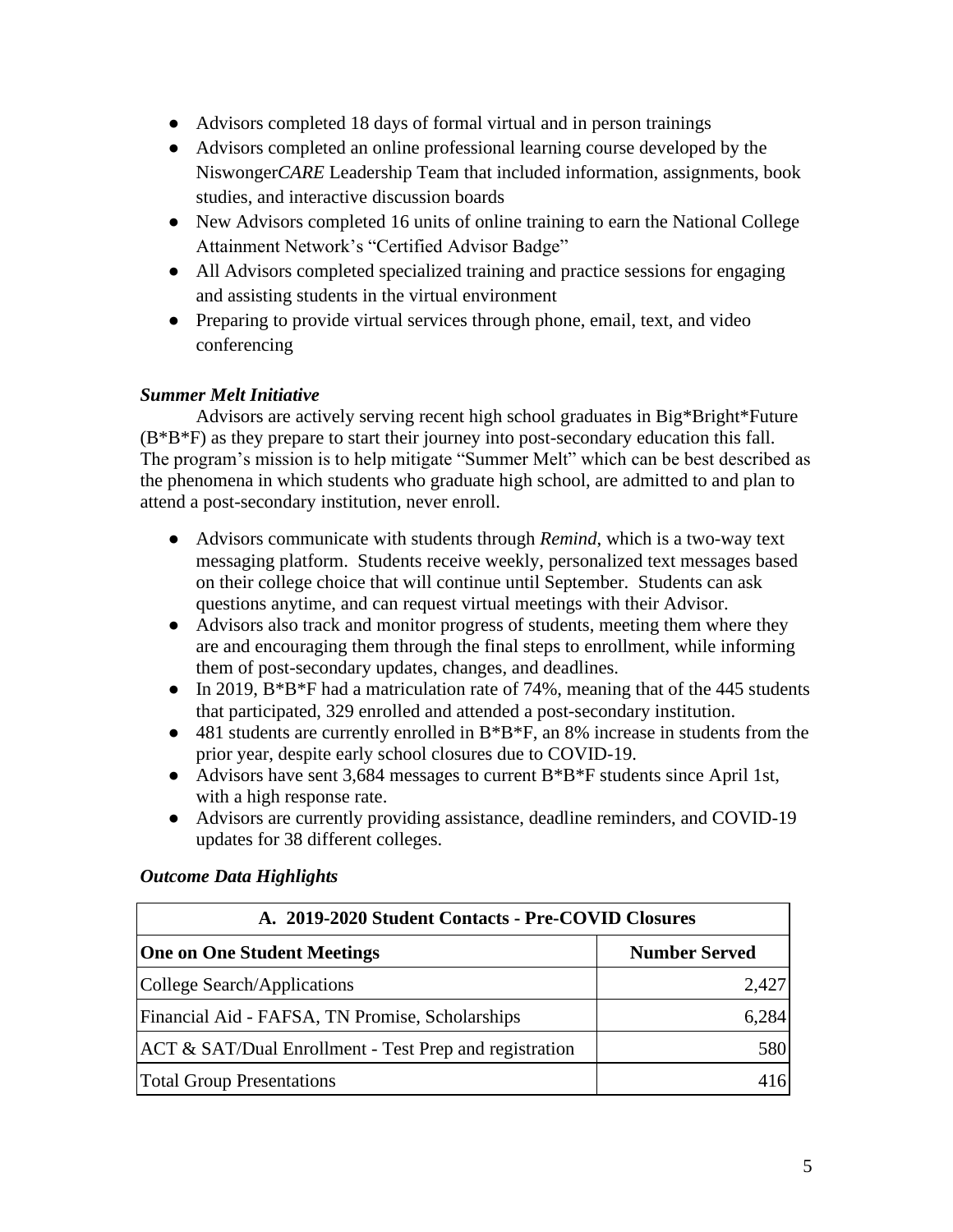| Total # Students in attendance at Group Presentations | 7,405 |
|-------------------------------------------------------|-------|
|                                                       |       |

| B. 2019-2020 Virtual Contacts - During COVID Closures        |                      |  |
|--------------------------------------------------------------|----------------------|--|
| <b>Virtual Services</b>                                      | <b>Number Served</b> |  |
| Individual Student meetings via email/text/virtual meetings  | 1,863                |  |
| College Applications                                         | 267                  |  |
| Financial Aid/Scholarships                                   | 693                  |  |
| Total # Emails/Texts/Calls sent to students and school staff | 20,983               |  |

## *2019-2020 FAFSA DATA*

- As of July 17th, our schools' submission rate was 89% compared to the state rate of 87%.
- As of July 17th, our schools' completion rate was 79% compared to the state rate of 77%.
- Since March when schools closed due to COVID, 579 students completed their FAFSAs.
- As of July 17th, the FAFSA completion rate was 4% lower than this same time last year: however, this number attests to the Advisors' efforts through the Spring school closures when you consider the state and national data noted below.

Note: Because of COVID all states, including Tennessee, have struggled with FAFSA completion. Nationally, FAFSA completion rates in small towns were down 6.2 percentage points, while rural areas experienced a drop of 4.5 percentage points (NCAN, July 2020).

### *COVID Response Plan for 2020-2021 School Year*

NiswongerCARE is committed to providing services to students during this uncertain time. With schools offering a myriad of learning opportunities for students, Advisors are prepared to reach students in whatever environment they have chosen. One of the strengths of this program is that our near-peer advisors are incredibly effective at communicating with students. However, when in-person access is limited, it becomes increasingly important to use multiple methods of reaching students; methods that this generation is comfortable with. Advisors have received training on multiple platforms and are well prepared to meet students where they are. Below you will find detailed information regarding our team's response to the COVID challenges as we begin the 2020-2021 school year. Overall, our Advisors are fully equipped and readily prepared to provide college and career assistance in a remote, virtual world, while also utilizing costeffective ways to support students.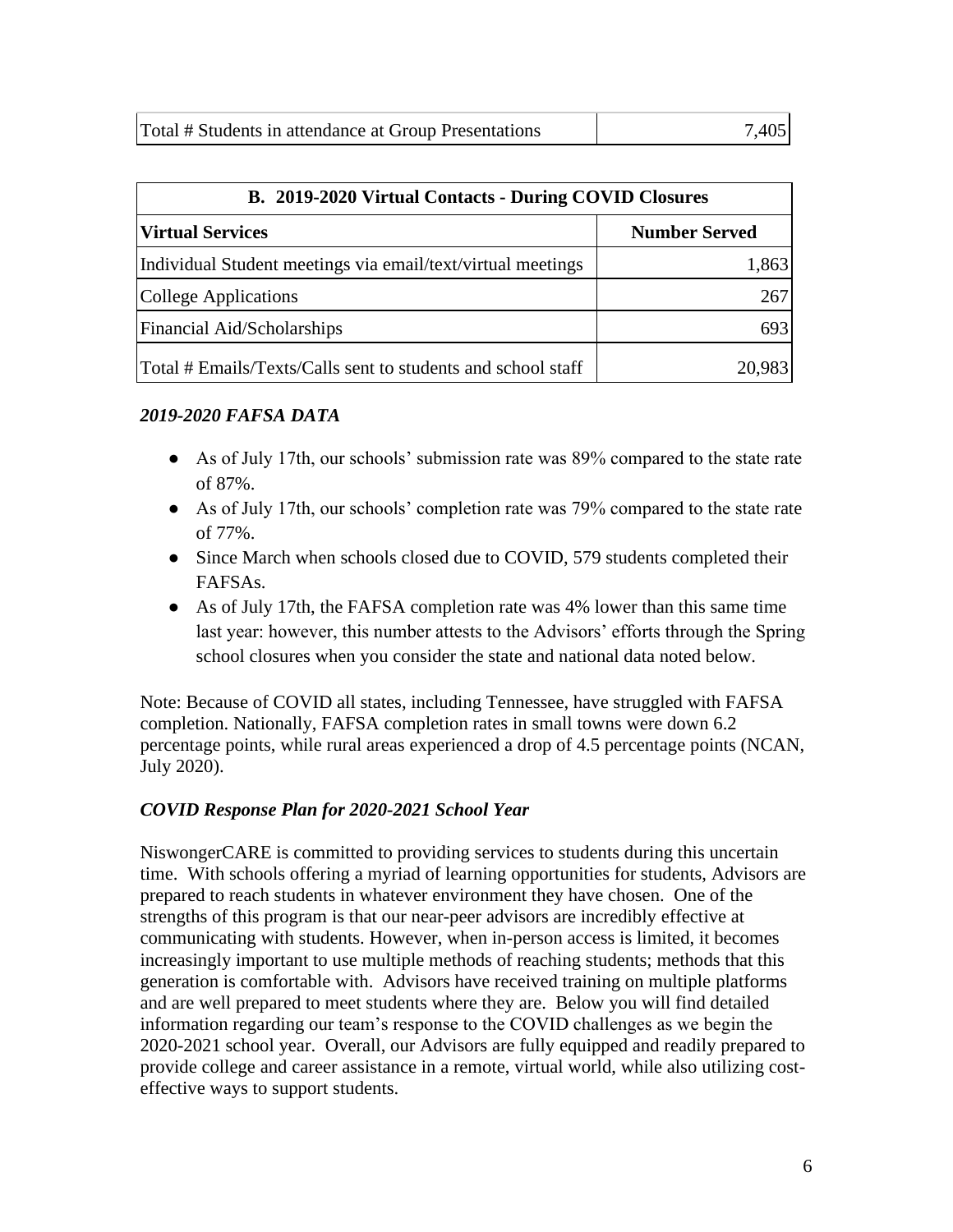#### *Partnership Building*

*School Administrators and School Counselors* have always been strong partners with Niswonger*CARE*. Our leadership's work with the Directors of Schools and the ongoing communication with this key group has provided greater direction in how to move forward with our programming. Considering the challenges they are currently facing, communication with administrators is key to gaining access to students. Because of the strength of these relationships, which we have built over the years, we are able to collaborate on how to best serve students as school reopens this fall.

*Tennessee Student Assistance Corporation (TSAC)* and Niswonger*CARE* have developed a strong partnership. Erika Adams, their outreach representative for our region, provides much needed data. As students complete college-going milestones, such as TN Promise application, FAFSA, etc., this data is collected through TSAC's e\*Grands system. Through our partnership with TSAC, Ms. Adams sends weekly reports with student level data allowing each advisor to see which students in his/her school have completed tasks, need assistance with tasks, or need to complete tasks. This was vitally important in the spring when schools were shut down. With these reports, advisors knew which students to reach out to, in order to provide assistance.

In addition, this partnership has allowed us to expand on the data we currently collect. With additional report information, we can now track student data on the Hope Scholarship. This will allow us to see how many students in our service area qualified for Hope, as well as, how many actually used the Hope Scholarship in the fall, thereby ensuring that they followed through with their college-going plan in a TN institute of higher education. This will be important information this fall as we struggle with keeping students on track to attend postsecondary, this year, as the uncertainties associated with COVID-19 have made many students rethink their plans. We can also begin to track retention with scholarship reports, a data point we had previously been unable to obtain.

*Other College Access Providers* are collaborating with Niswonger*CARE* to form partnerships to most effectively reach all students. Tennessee Higher Education Corporation and AdviseTN, who also serve a limited number of students in our region, are working with our leadership to find areas of alignment and to share resources.

### *Technology Tools*

In preparation for the number of students who will be in remote learning environments, Niswonger*CARE* has identified and trained Advisors, on several virtual tools, to reach students under various circumstances. The three tools described will provide communication and access to students in multiple ways.

• **Remind** is a two-way texting platform that our advisors use during the summer to communicate with students in our summer melt program. Through Remind,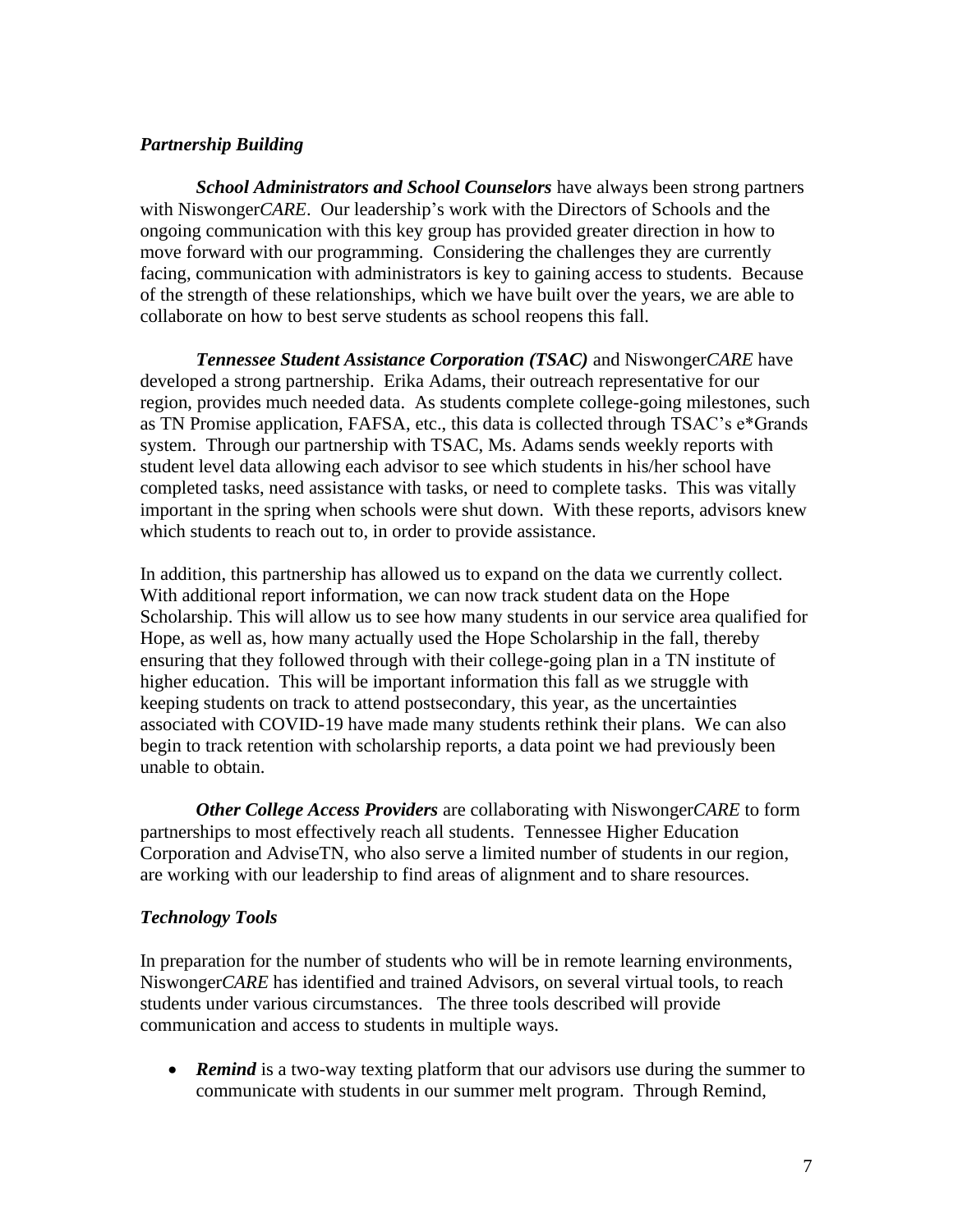advisors can send announcements (texts to large groups of students) or can send text messages to individual students. In addition, students can text our advisors through Remind, thereby protecting our advisors personal cell phone numbers. Our goal for this school year is to get every senior into our Remind account so that, as some, or at times all students, are working remotely, we are still able to communicate. As one school principal recently noted, "While we will be communicating with students primarily through email, we need to use everything at our disposal to keep students informed and engaged. This adds an additional layer of communication."

As we transition from a paid subscription of Remind to the free service, we face several challenges. The free service limits the number of students in each account as well as the number of "classes". Advisors are also limited in the number of characters they can send students in group announcements. Despite the limitations the free service produces, our advisors have creatively structured their individual Remind accounts to ensure that they are able to serve each senior student. The restrictions regarding the number of characters allowed will require advisors to shorten the length of the group messages and announcements sent to students; however, they will be able to attach images or screenshots with more specific details or provide a link to a college-going task. Fortunately, advisors will be able to individually message each student in Remind with no limitations and students can respond back, just like an actual text message. Students will also be able to attach images or screenshots if they need assistance in completing a specific task.

• *Zoom Video Conferencing* is a cloud-based video communications **App** that allows you to set up virtual video and audio conferencing, webinars, live chats, screen-sharing, and other collaborative capabilities. We believe that Virtual Advising through video meetings can help to establish a strong, trusting and productive advising relationship. Advising sessions through email, texting, and phone calls can be effective, but often lack the visual cues that help students and advisors to develop a positive advising relationship. In face-to-face advising sessions, the Advisor can see reactions on the student's face, and students can see the advisor's face to determine if s/he is genuine, caring, and competent. Video meetings offer many advantages when working with individual students and groups of students; however, organizing and planning are key to their effectiveness.

Advisors have received training for delivering services through Zoom. Training included a focus on exploring best practices for hosting virtual video meetings, and proactively preparing for technical issues. In addition, they have completed two role playing scenarios to give them an opportunity to experience and practice every aspect of hosting a virtual video meeting, for an individual student, as well as, a group of students. This tool will especially be effective when students are trying to complete more complicated tasks, such as, applying for TN Promise and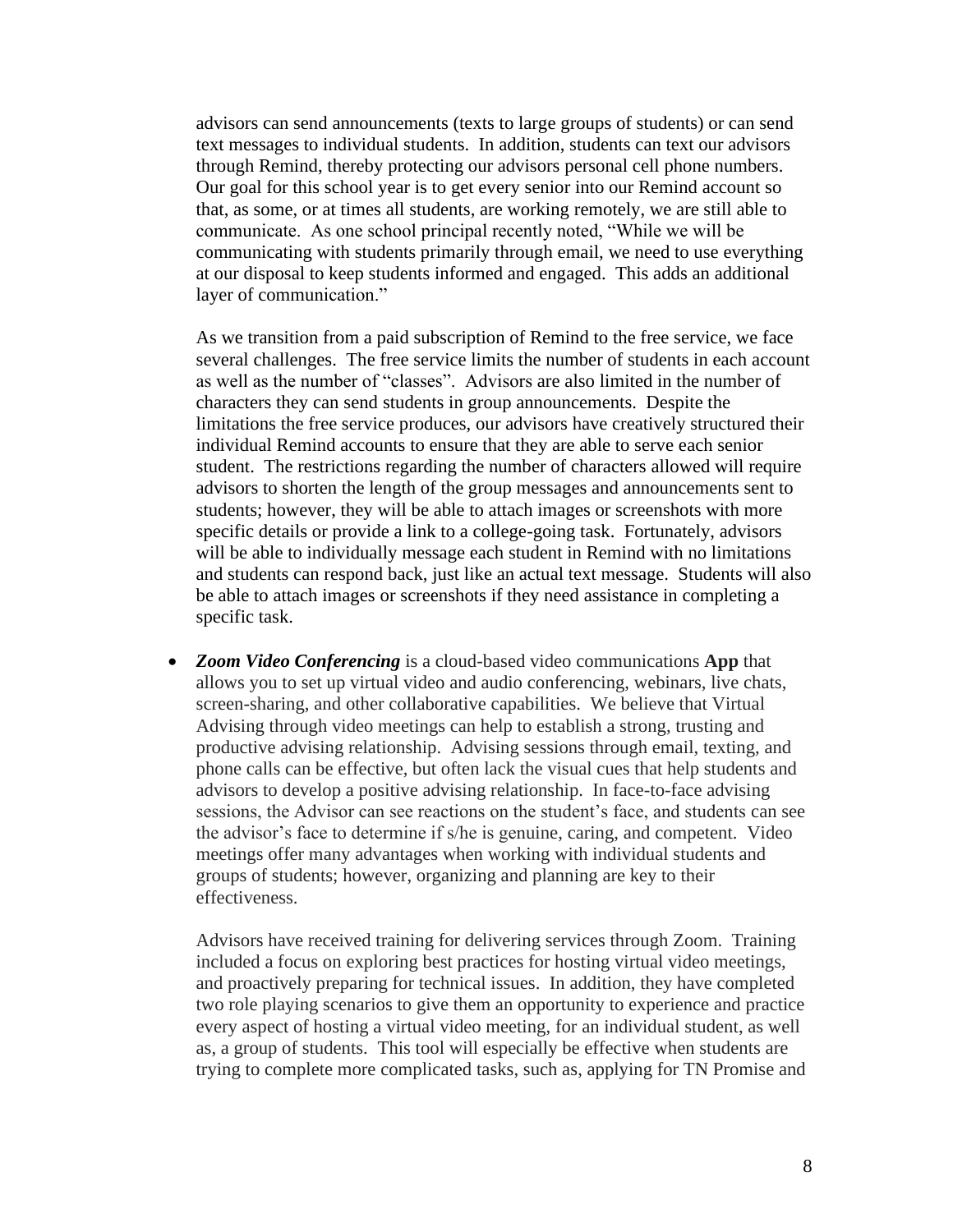the FAFSA application. Even more importantly, video conferencing provides Advisors with the opportunity to build relationships with students.

• *Phone Access* for Advisors is more important during this time. Many parents and students have complicated issues and situations that cannot be effectively communicated through text and email. In consideration of the increased needs for this kind of communication, Dr. John Payne worked diligently with TUC Technology, the Foundation's phone provider, to explore cost effective options. As a result, Advisors were able to have an office phone number assigned to them at a cost of \$1.50 per month. Each Advisor was able to install an application on their mobile device, which allows them to initiate and receive phone calls from students and parents without the liability of exposing the Advisor's personal mobile numbers.

## *Social Media*

When schools transitioned to remote learning in the Spring, we began concerted efforts to better utilize our multiple social media platforms to engage our followers and get important college-going updates in the hands of students, parents, and school staff. We learned quickly that social media is a crucial piece in continuing to reach students, especially when working remotely. As a result of the enhanced efforts to engage students and families on social media, we increased the number of followers and subscribers across our three main platforms (Facebook, Twitter, Instagram) by 70% since March. Key considerations for leveraging social media are provided below.

- Launch an outreach campaign to increase followers across all of our social media platforms.
- Increase student engagement with the assistance of Niswonger*CARE* advisors who will enlist students to follow social media accounts while advertising their services and interacting with students.
- Create multiple social media resources for students, parents, and school staff that post multiple times a week.
	- Posts include reminders for completing important college-related tasks and deadlines, such as, completing college applications, submitting TN Promise applications, submitting the FAFSA, as well as, offering encouragement, support, and assistance.
- Connect with other college access professionals and state officials to stay current with new initiatives, mandates, and expectations, in regards to COVID-19 that could impact our students in Northeast Tennessee.

#### *Accountability and Data*

Data collection and logs to record daily activity have been updated to include even greater accountability for virtual services. Updated collection measures include more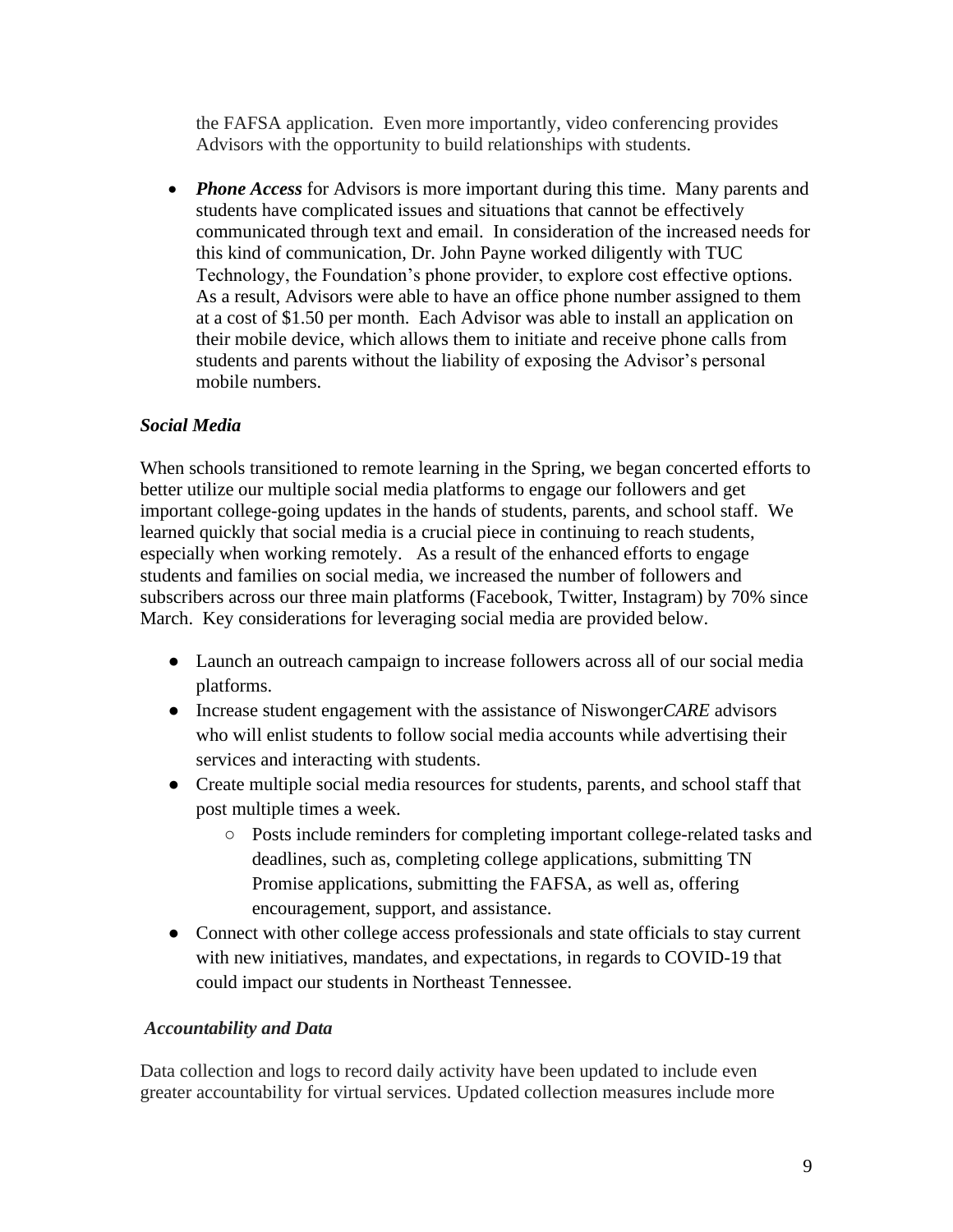detailed documentation of virtual contacts and tasks completed with students and other stakeholders. Not only does this data collection create greater accountability for Advisors in regards to student outcomes when communication and services are provided virtually, but will also provide important feedback regarding the effectiveness of the various types of virtual communications. We hope this data will help us to identify best practices and inform our future work.

## **CareerConnect**

- The CareerConnect program graduated 35 seniors within the Class of 2020. Due to COVID-19, graduation ceremonies were altered, including the annual senior banquet. However, we still celebrated our seniors' accomplishments by sending out individual senior shoutouts via our social media pages and sending care packages.
- CareerConnect selections were made for the Class of 2023. Twenty-five students from each participating school were selected. Due to COVID, orientation plans shifted and will now be held in August.
- The annual Summer Experience had its share of challenges navigating the COVID-19 climate. Originally there were two camps scheduled for two weeks one in June for rising seniors and one in July for our rising juniors. As the summer progressed, a decision was made to condense camps to one week each in July. In the end, both of those camps were cancelled due to a rise in positive COVID cases in Greene County and surrounding areas.
- CareerConnect was able to send two students for a six-week paid internship at MECO in Greeneville. Our students gained valuable hands-on experience in engineering and product development. Both of our students received great reviews from their supervisors, and even asked to stay on for the remainder of the summer.

### *COVID Response Plan for 2020-2021 School Year*

- Creating virtual COVID-19 backup lesson plans for our monthly CareerConnect meetings. If schools have switched to virtual learning, CareerConnect will shift as well with adapting lessons to be online-friendly.
- Created virtual CareerConnect hubs through Google Classrooms that will house everything CareerConnect related - from recorded lessons, to lesson materials, to dropboxes to turn in assignments. This will allow a seamless transition if schools switch from in-person to virtual learning. Additionally, this will allow students in the CareerConnect program to still be able to participate from home.
- Contacting students/families letting them know about virtual changes and getting them set up accordingly.
- Researching different opportunities for career/college exploration that can be done virtually.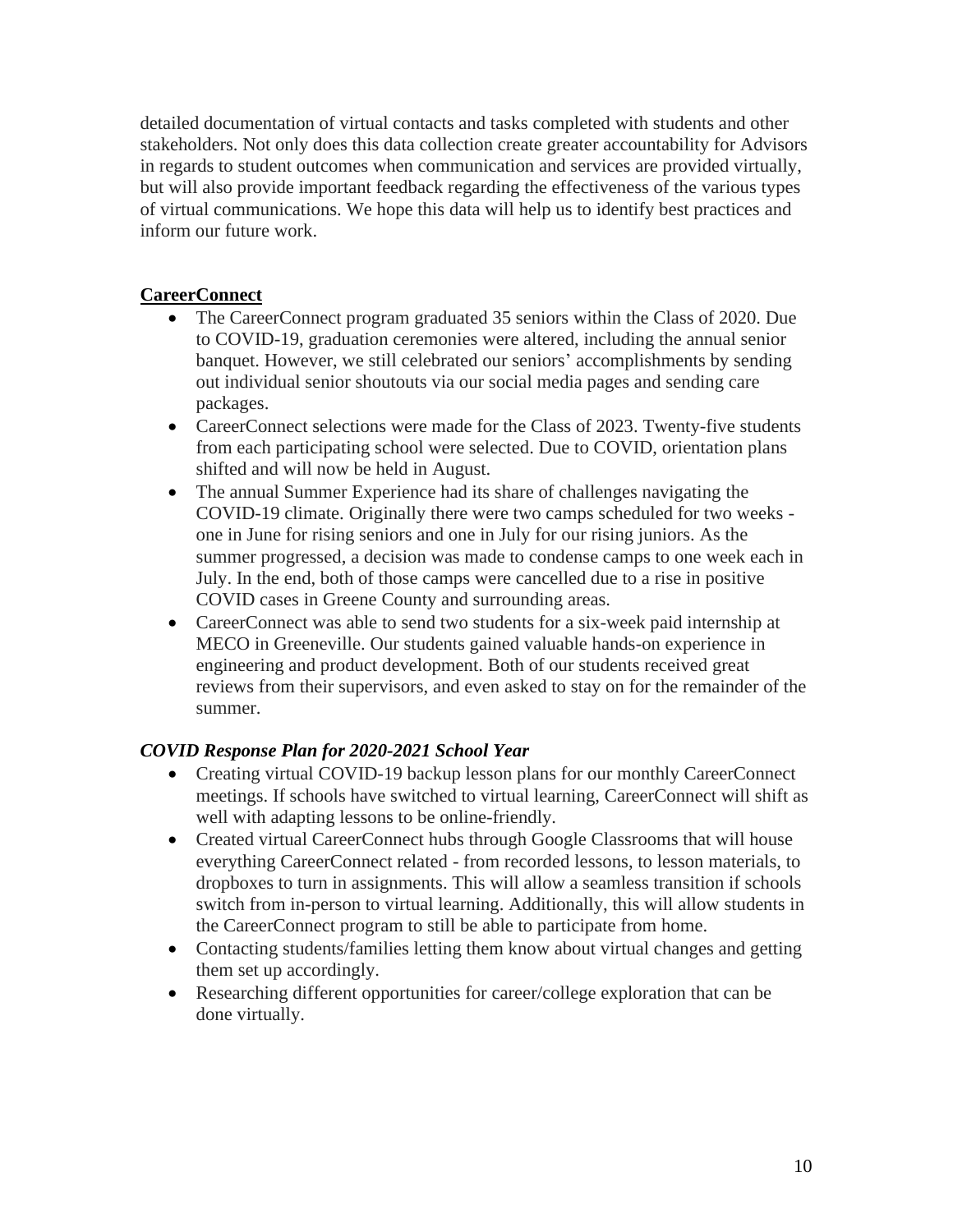## **WE Track (Work Ethic Diploma Tracking)**

- A new partnership with the Tennessee Chamber of Commerce includes the addition of several Southeast Tennessee school districts.
- The addition of Rutherford County school district pushed our progress to over 200% growth since Summer 2019.
- A partnership has been created with the Crater Region of Virginia (8 school districts). Since this is an out-of-state project, it will be revenue generating in support of the CareerConnect program.
- The online WE Track site is being updated and expanded with new features to assist with functionality (particularly in a post-COVID world)

### *COVID Response Plan for 2020-2021 School Year*

- We have had to respond to slower communication with schools leading to slower pace of onboarding of new Explorers.
- The lack of consistent school start times will impact marketing to students and student participation.
- The loss of funding from state has impacted the continued expansion of the technology (although able to use carryover from last year's funding).

## **Grant Activity**

.

### *Grants Submitted*

- 2020 Mid-phase (\$8 million) Education, Innovation and Research (EIR) grant was submitted to the U.S. Department of Education. This grant is designed to 1) focus on strengthening the teaching/learning classroom experiences with engaging materials for students and professional development for teachers; 2) experiential out-of-school time opportunities to explore STEM content; 3) expanding participation in rigorous STEM and dual enrollment courses.
- National Security Administration grant partner with University of Alabama-Huntsville. This proposal includes the development and implementation of an online cybersecurity high school curriculum targeting rural and home school students.
- State of Tennessee Community CARES grant proposal to be one of six agencies to provide administrative oversight for the \$150 million being provided to Tennessee not-for-profit agencies.
- State of Tennessee Community CARES grant to not-for-profit agencies to support new initiatives for Niswonger Online and Niswonger CARE.
- 2020 Early-phase (\$4 million) Education, Innovation and Research (EIR) grant is in the initial stages of preparation. This grant will focus on efforts to develop, implement, and evaluate teacher-directed professional learning projects designed to enhance instructional practice and improve achievement and attainment for high-need students.